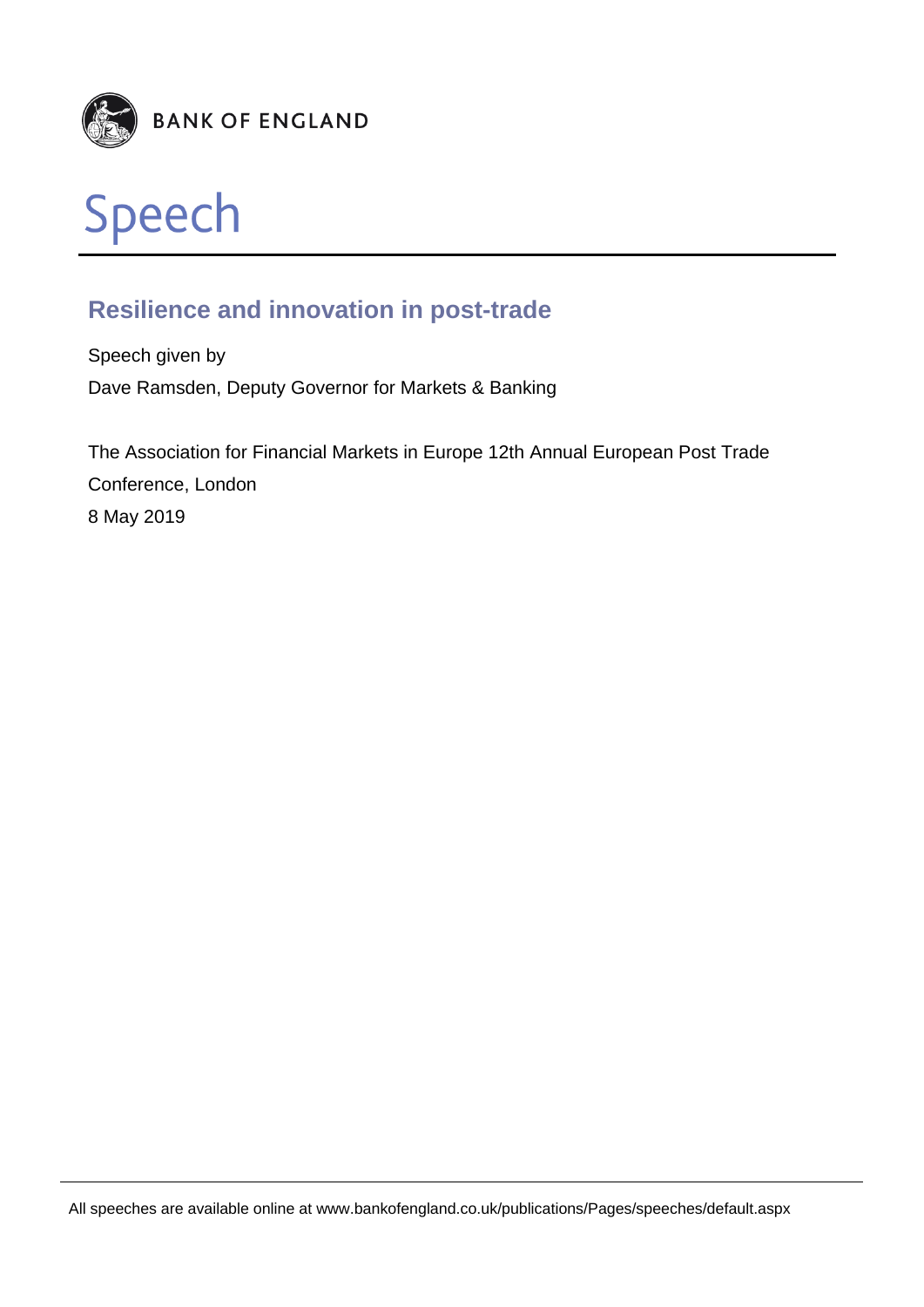## **Introduction**

I'd like to start by paying tribute to Simon Lewis and his nine years of tireless service as CEO of AFME, which he has announced will be ending this autumn. I'd like to wish him every success for the future.

I'm delighted to be here at today at the AFME post-trade conference. This is my first AFME European Post Trade conference, but I believe it's your 12<sup>th</sup>. There has been a lot of change in the European post-trade<sup>1</sup> space over those 12 years. Post-trade has traditionally been a little in the background – a part of the financial system we might refer to as plumbing – sometimes out of view, but absolutely critical for functioning. Today, various developments have brought post trade to the fore, and made it an increasingly exciting space to be involved in.

I'm going to focus on technological developments and also resilience, two themes which resonate with my responsibilities at the Bank and my priorities for 2019. The Bank's involvement here spans two levels – of soft and hard infrastructure. On soft infrastructure we can think of the Bank's regulatory approach, led by our policy committees – FPC and PRC, and the Financial Market Infrastructure Board, and the rules it makes and standards it sets. Much of the hard infrastructure falls to the area of the Bank I lead, and includes running some plumbing of our own. I'll discuss this more later but, briefly, along with our supervisory and regulatory activities, we also operate middle and back offices for our own operations, which include extensive liquidity operations, and we run the UK's high value payment system – CHAPS - and the Real Time Gross Settlement service – the infrastructure underpinning payments and settlements in the UK.

#### **Innovation and change**

l

Our current RTGS service was built in 1996. It's been a long 23 years in technology. 1996 was two years before Google was founded and eleven years before the first iPhone. In 1996 just over 1% of the world's population was an internet user, compared with  $~18\%$  now<sup>2</sup>, and  $~2.5$  out of every 100 of the world's population had a mobile phone subscription; there are now more subscriptions than the over seven billion population of the planet<sup>3</sup>. Given the quantity of technological change that has happened, firms renewing systems now can also use the opportunity to make systems more safe, efficient, and innovative.

Finance has changed too. Looking to the future we can expect to continue to see evolution driven by our changing world. The global challenge of climate change; the shift in demographics as society ages; the growth of emerging market economies and opening up of their capital accounts - will all continue to drive

<sup>1</sup> Post-trade generally refers to the processes applied to a trade subsequent to its execution.

<sup>&</sup>lt;sup>2</sup> See World Bank and International Telecommunication Union, Individuals using the internet (% of population), World

Telecommunication/ICT Development Report and Database. Available at:<https://data.worldbank.org/indicator/IT.NET.USER.ZS>

<sup>&</sup>lt;sup>3</sup> See World Bank and International Telecommunication Union, Mobile cellular subscriptions (per 100 people, World

Telecommunication/ICT Development Report and Database. Available at:<https://data.worldbank.org/indicator/IT.CEL.SETS.P2>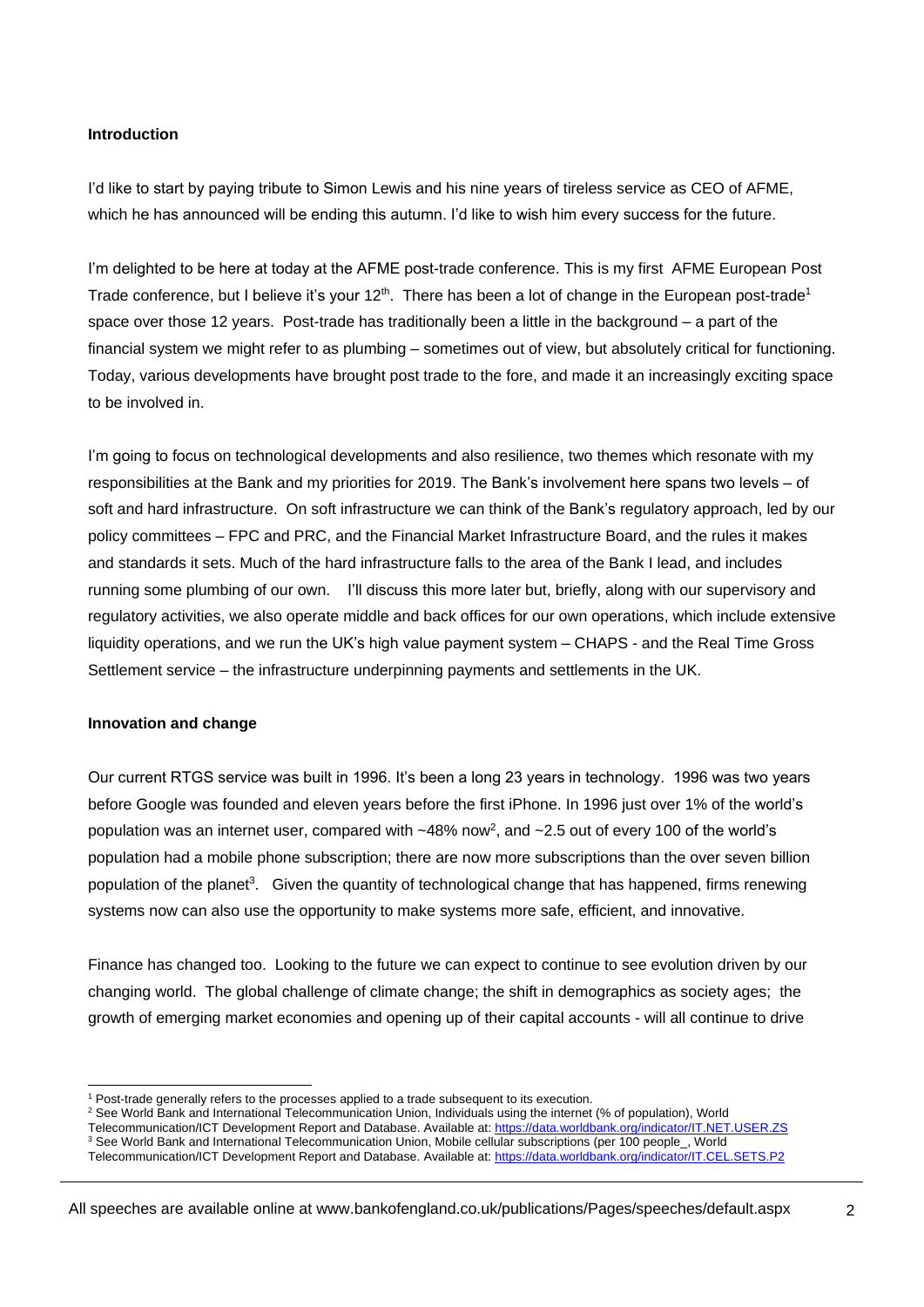changes in the global financial system. Large, interconnected and complex markets adapting to these changes require robust infrastructure underpinning them.

So, finance is changing, and technology is both driving and enabling that change. The rise of fintech is one obvious manifestation, with the transformational role it is beginning to play in finance. The Bank recognises this, having a strategic goal of embracing fintech. The Governor spoke at last week's Innovate Finance conference<sup>4</sup>, previewing the approach the Bank is taking to its work on the future of the UK financial system<sup>5</sup> in response to key economic trends, and how we can provide a platform for a more resilient, effective and efficient financial system. I spoke too, highlighting the role of our Fintech Hub<sup>6</sup> in delivering our goal.

The pressure of technological change is pertinent to the post-trade system where, industry-wide our capabilities are likely lagging our potential. The post-trade system is a collection of systems, infrastructures, and workflows that differ across firms, with low levels of interoperability. Many firms operate on legacy post-trade systems and technologies that require a lot of maintenance and upkeep, but are critical for the firm in its daily operations. The current system contains inefficiencies and complexities, with many firms running on systems which were developed in-house by firms during the 80s and the 90s. Many firms have run on the same systems over this time, patching and upgrading, whilst the environment we are operating in has developed, becoming bigger and more complex. There are obvious cost benefits in simplifying. But if you look at the kinds of innovation the sector has seen since it built the systems on which it runs, it is clear that there are also opportunities to take advantage of the benefits of new technologies and functions.

As you would imagine, the Bank is not immune from the needs of change and development, and we have been investing in our own plumbing. As a central bank, our portfolio varies in profile: from more the things you probably won't see or hear about – such as a multi-year investment to simplify a complex web of six middle office valuation and operational control systems and over 60 interlinking system exports by introducing a single data management system, affectionately known as MOSR; to the things you definitely will have heard about (not least because I have already mentioned it today) – such as our ambitious and innovative renewal of the infrastructure at the heart of UK payments  $-$  RTGS<sup>7</sup>.

Change of course comes with risks and costs, and those need to be managed carefully. But it also offers potential in the long run to reduce costs, increase efficiency, and improve resilience. A more efficient post trade system could reduce settlement times and operational risks. In a world where, internationally, economies are growing and opening – resilient post-trade markets will need to service an ever growing sector of users.

l

<sup>4</sup> Carney, M. (2019). A Platform for Innovation. Available at: [https://www.bankofengland.co.uk/speech/2019/mark-carney-speech-at](https://www.bankofengland.co.uk/speech/2019/mark-carney-speech-at-innovate-finance-global-summit-2019)[innovate-finance-global-summit-2019](https://www.bankofengland.co.uk/speech/2019/mark-carney-speech-at-innovate-finance-global-summit-2019)

<sup>&</sup>lt;sup>5</sup> Carney, M. (2018). New Economy, New Finance, New Bank. Available at[: https://www.bankofengland.co.uk/speech/2018/mark](https://www.bankofengland.co.uk/speech/2018/mark-carney-speech-at-the-lord-mayors-bankers-and-merchants-dinner-mansion-house)[carney-speech-at-the-lord-mayors-bankers-and-merchants-dinner-mansion-house](https://www.bankofengland.co.uk/speech/2018/mark-carney-speech-at-the-lord-mayors-bankers-and-merchants-dinner-mansion-house)

<sup>6</sup> Ramsden, D. (2019). Embracing Fintech. Available at: [https://www.bankofengland.co.uk/speech/2019/dave-ramsden-speech-at](https://www.bankofengland.co.uk/speech/2019/dave-ramsden-speech-at-innovate-finance-global-summit-2019)[innovate-finance-global-summit-2019](https://www.bankofengland.co.uk/speech/2019/dave-ramsden-speech-at-innovate-finance-global-summit-2019) <sup>7</sup> RTGS Renewal Programme: A blueprint for a new RTGS service for the United Kingdom. Available at:

<https://www.bankofengland.co.uk/paper/2017/a-blueprint-for-a-new-rtgs-service-for-the-uk>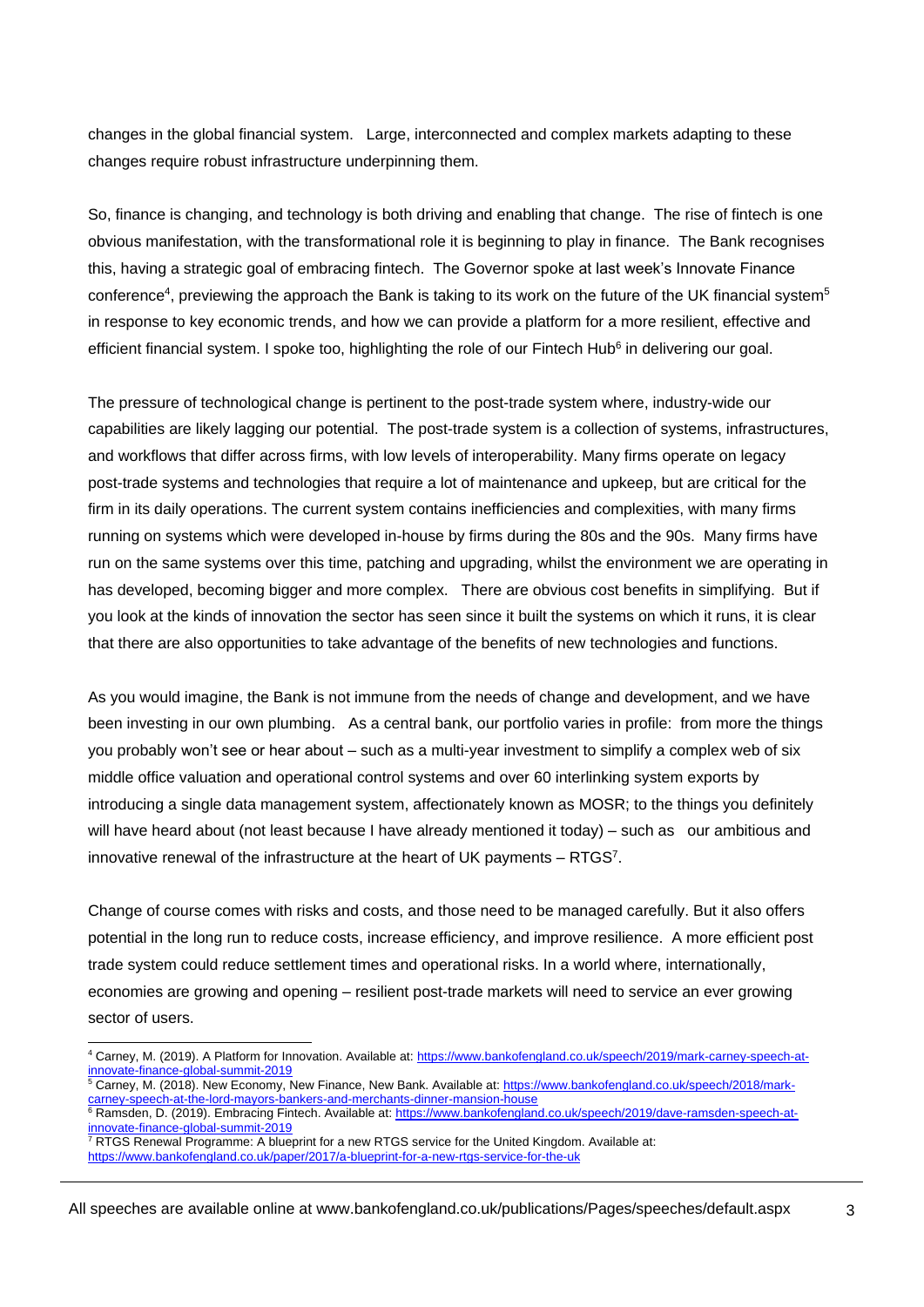### **Resilience**

l

Resilience in its many forms is vital to meeting the Mission of the Bank of England – to promote the good of the people of the United Kingdom by maintaining monetary and financial stability. Resilience permeates the work of the Bank's policy committees and how they go about meeting the remits they have been given.

It's the resilience of the financial system, and major banks and insurers who operate in the UK, where post-trade is most relevant. Most recently, a major focus of the Bank's Financial Policy Committee has been resilience to the risks associated with a disorderly no deal Brexit<sup>8</sup>. This has also been a consistent focus of the recent work of AFME under Simon's leadership.

We have a responsibility to ensure the consistent supply of the vital services that the real economy demands from the financial system – things like paying for goods, services and assets; intermediating between savers and borrowers, and channelling savings into investment; and insuring against and dispersing risk. We have evaluated what effect of a worst case disorderly scenario would be on the core of the banking system, and concluded that it would be resilient to such an event<sup>9</sup>. Just as importantly, we have published our assessment of the most significant technical risks to financial stability from disruption to cross-border services in a disorderly scenario – things like ensuring clearings services can continue between the EU and UK, or that UK and EU insurance contracts will continue to be able to be serviced. And we have worked with other authorities in the UK and EU to mitigate those risks as best we can.

This work has been largely successful: in our view most risks to financial stability that could arise have been mitigated – although, particularly in the absence of further actions by EU authorities, some potential risks to financial stability, primarily to EU households and businesses, remain. And it's important to note that financial stability is not the same as market stability; a disruptive Brexit could still be expected to bring significant market volatility.

Of course, shocks can also be operational, with operational disruptions having the potential to cause harm to consumers and market participants, and cause instability in the financial system. The Bank and Financial Conduct Authority (FCA) have been focussing on this recently, with a programme of work to build the financial sector's operational resilience<sup>10</sup>. We ask firms to plan on the basis that operational disruption will occur, and so the focus of our work has been on the ability of firms, FMIs , including CHAPS - run by the Bank, and the sector as a whole not only to prevent, but to ensure that they can respond to, recover and learn from operational disruptions.

<sup>&</sup>lt;sup>8</sup> Financial Policy Summary and Record (March 2019). Available at: [https://www.bankofengland.co.uk/financial-policy-summary-and](https://www.bankofengland.co.uk/financial-policy-summary-and-record/2019/march-2019)[record/2019/march-2019](https://www.bankofengland.co.uk/financial-policy-summary-and-record/2019/march-2019)

<sup>9</sup> Key elements of the 2019 stress test (March 2019). Available at: [https://www.bankofengland.co.uk/news/2019/march/key-elements-of](https://www.bankofengland.co.uk/news/2019/march/key-elements-of-the-2019-stress-test)[the-2019-stress-test](https://www.bankofengland.co.uk/news/2019/march/key-elements-of-the-2019-stress-test) <sup>10</sup> Building the UK financial sector's operational resilience. Available at: [https://www.bankofengland.co.uk/prudential-](https://www.bankofengland.co.uk/prudential-regulation/publication/2018/building-the-uk-financial-sectors-operational-resilience-discussion-paper)

[regulation/publication/2018/building-the-uk-financial-sectors-operational-resilience-discussion-paper](https://www.bankofengland.co.uk/prudential-regulation/publication/2018/building-the-uk-financial-sectors-operational-resilience-discussion-paper)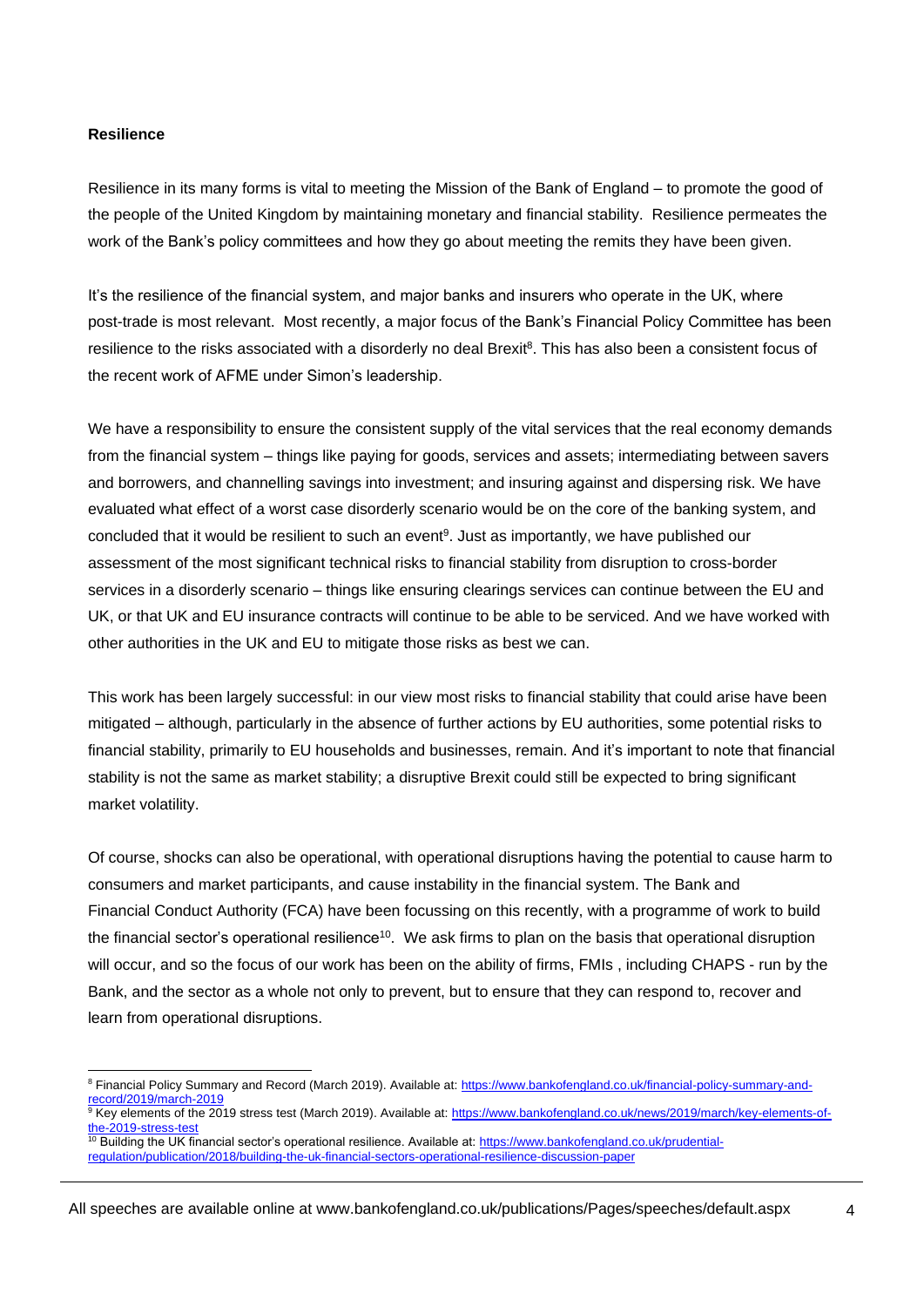## **Innovation and resilience of the Bank's own operations**

The Bank, and other authorities, can provide a platform for innovation through the hard and soft infrastructure it provides.

The Bank's biggest piece of hard infrastructure is RTGS; settling around £600bn every day, RTGS is at the backbone of UK payments, and a piece of critical national infrastructure. RTGS eliminates settlement risks; claims between banks and other participants are able to be settled in central bank money – the ultimate liquid asset. And RTGS plays an important role in the post-trade system.  $CREST<sup>11</sup>$  and  $CLS<sup>12</sup>$  both settle through RTGS, enabling us to deliver safe settlement in central bank money to post-trade infrastructure.

The Bank's operation of CHAPS and RTGS contributes to meeting its financial stability remit, and our renewal of the RTGS service is another of the Bank's strategic goals<sup>13</sup>. We have now finished our 'Plan Analyse Design' phase of the programme, meaning we have defined its scope, with input from the payments industry. We're on track with the next phase of the Programme, where we are running a competitive procurement process under the Official Journal of the European Union to appoint a Technology Deliver Partner to work with the Bank on the design and build of the settlement engine, the foundational part of this core financial infrastructure.

Increased operational resilience is at the heart of the renewed RTGS service – which aims to offer best in class resilience. We are building on today's functionality with increased resilience and strengthened end to end risk management, to enhance our ability to identify, mitigate, and respond to the most significant risks, including cyber risk. In this context, I'd like to highlight that CHAPS members have recently commended GFMA's work<sup>14</sup> on developing a 'Cybersecurity Profile' to us, in our role as systemic risk manager for CHAPS. Additionally we are recognising the changing environment in which RTGS operates – the demand for faster, simpler, cheaper and more flexible ways to pay. And we are ensuring the new system will be a flexible, innovative sterling settlement system fit for the future, contributing to a more diverse and resilient payment landscape. I'm going to highlight some of the ways we are delivering this.

We are exploring whether the new service could facilitate synchronised settlement. Synchronisation, or atomic settlement, is the idea that two or more payments or movements of assets are linked in such a way as to ensure that one asset moves if and only they all do. We have been investigating the demand for synchronisation and how we would make it work, undertaking a call for interest exercise<sup>15</sup> recently to explore

<sup>15</sup> Call for interest: synchronised settlement in central bank money. Available at: [http://www.gfma.org/news/press](http://www.gfma.org/news/press-releases/2018/industry-unveils-cybersecurity-profile-to-help-financial-institutions-develop-and-maintain-cyber-risk-management-programs/)[releases/2018/industry-unveils-cybersecurity-profile-to-help-financial-institutions-develop-and-maintain-cyber-risk-management](http://www.gfma.org/news/press-releases/2018/industry-unveils-cybersecurity-profile-to-help-financial-institutions-develop-and-maintain-cyber-risk-management-programs/)[programs/](http://www.gfma.org/news/press-releases/2018/industry-unveils-cybersecurity-profile-to-help-financial-institutions-develop-and-maintain-cyber-risk-management-programs/)

All speeches are available online at www.bankofengland.co.uk/publications/Pages/speeches/default.aspx

l <sup>11</sup> Crest is the central securities depositary of the UK.

<sup>&</sup>lt;sup>12</sup> CLS provides FX settlement services.

<sup>&</sup>lt;sup>13</sup> More detail in Annual Report and Accounts. Available at: [https://www.bankofengland.co.uk/-/media/boe/files/annual-report/2018/boe-](https://www.bankofengland.co.uk/-/media/boe/files/annual-report/2018/boe-2018.pdf?la=en&hash=37A60AD4BB7912B2A7D065A828C8B0E30B59C1B6)[2018.pdf?la=en&hash=37A60AD4BB7912B2A7D065A828C8B0E30B59C1B6](https://www.bankofengland.co.uk/-/media/boe/files/annual-report/2018/boe-2018.pdf?la=en&hash=37A60AD4BB7912B2A7D065A828C8B0E30B59C1B6)

<sup>14</sup> See [http://www.gfma.org/news/press-releases/2018/industry-unveils-cybersecurity-profile-to-help-financial-institutions-develop-and](http://www.gfma.org/news/press-releases/2018/industry-unveils-cybersecurity-profile-to-help-financial-institutions-develop-and-maintain-cyber-risk-management-programs/)[maintain-cyber-risk-management-programs/](http://www.gfma.org/news/press-releases/2018/industry-unveils-cybersecurity-profile-to-help-financial-institutions-develop-and-maintain-cyber-risk-management-programs/)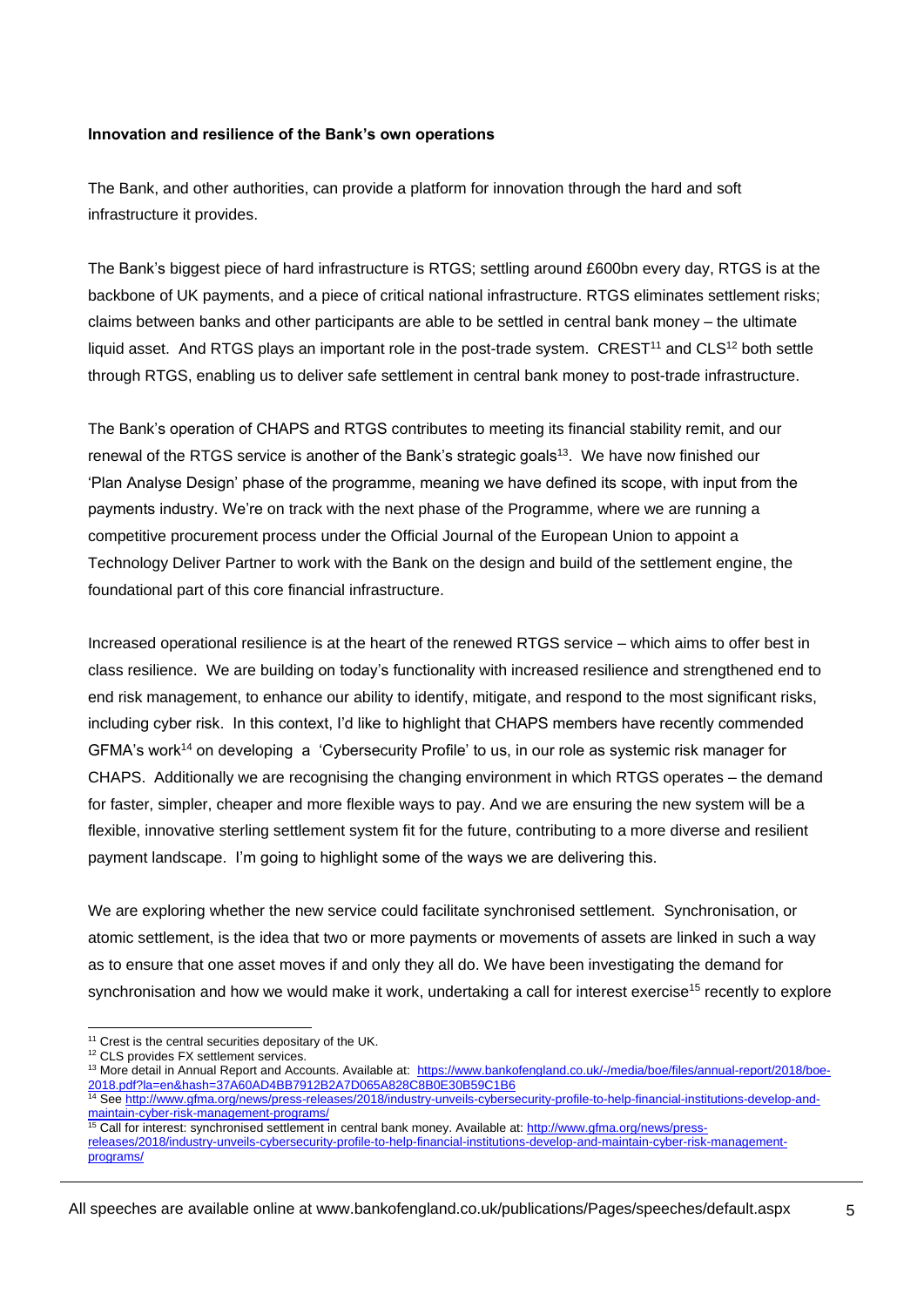this further. In that exercise we engaged with a number of post-trade technology service providers, who highlighted the various costs associated with the established settlement processes which could be reduced through synchronised settlement. If properly harnessed, synchronised settlement could deliver efficiencies – such as by operational costs or bringing liquidity efficiencies - in areas such as FX, repo, securities lending, and cross border payments.

We're also using RTGS renewal to drive forward developments in data standards to increase harmonisation, resilience and innovation. Current messaging standards in payment systems limit the amount of information that can be provided, and a lack of both domestic and international harmonisation impedes interoperability. Moving to a co-ordinated single standard could bring a host of benefits in risk reduction, fraud and crime detection, supporting competition, and more. A number of other countries have committed to a new, global standard ISO20022; in the UK the Bank of England and Pay.UK have committed to introduce it for CHAPS and Pay.UK's retail payment systems, via the introduction of the Common Credit Message, helping to integrate a common language for global payments data in the UK's payment systems $^{\mathsf{16}}$ . I'm sure many of you recognise the ISO20022 from the ECB's Target2-Securities and Target Instant Payment Settlement<sup>17</sup>.

In doing this the Bank has also committed to making Legal Entity Identifiers a mandatory component of its financial institution to financial institution CHAPS messages, and can see great value in also extending use of Legal Entity Identifiers (LEI) to a wider range of transactions in the longer term. I'm sure many of you are familiar with the LEI, as part of MiFID II transaction reporting. As well as being a valuable financial reporting tool, we believe the LEI could be a building block for further innovation, delivering wider economic benefits for end users of financial services – increased usage could raise efficiency, competition and productivity<sup>18</sup>.

As well as the benefits that come with international harmonisation, greater flexibility, and richer payments data, there are gains to be had for system-wide resilience. Using the same messaging standard across many payment systems will help to facilitate the re-routing of payment messages, reducing the impact of system outages. This is going to be a transformational change for payments in the UK – the first stage of the cutover for CHAPS is planned to occur in 2022. So I encourage any of you engaged in systems or settlement to start considering now the impact on your own systems and operations – both so you can be ready for the change and take advantage of the benefits.

And at the softer end of our infrastructure agenda, we have the FCA, HMT and Bank's Fair and Effective Markets work<sup>19</sup>, which aims to catalyse improvements to fairness and effectiveness in FICC markets. A focus of this work on the immediate horizon will be the use of technology in post-trade.

l

<sup>&</sup>lt;sup>16</sup> A new messaging standard for UK payments: ISO 20022. Available at[: https://www.bankofengland.co.uk/payment-and](https://www.bankofengland.co.uk/payment-and-settlement/rtgs-renewal-programme/consultation-on-a-new-messaging-standard-for-uk-payments-iso20022)[settlement/rtgs-renewal-programme/consultation-on-a-new-messaging-standard-for-uk-payments-iso20022](https://www.bankofengland.co.uk/payment-and-settlement/rtgs-renewal-programme/consultation-on-a-new-messaging-standard-for-uk-payments-iso20022)

<sup>&</sup>lt;sup>17</sup> See<https://www.ecb.europa.eu/paym/target/tips/html/index.en.html>

<sup>18</sup> Ramsden, D. (2018). Setting Standards. Available at: [https://www.bankofengland.co.uk/speech/2018/dave-ramsden-remarks-at-iso-](https://www.bankofengland.co.uk/speech/2018/dave-ramsden-remarks-at-iso-20022-conference)[20022-conference](https://www.bankofengland.co.uk/speech/2018/dave-ramsden-remarks-at-iso-20022-conference)

<sup>&</sup>lt;sup>19</sup> See<https://www.bankofengland.co.uk/markets/fair-and-effective-markets>